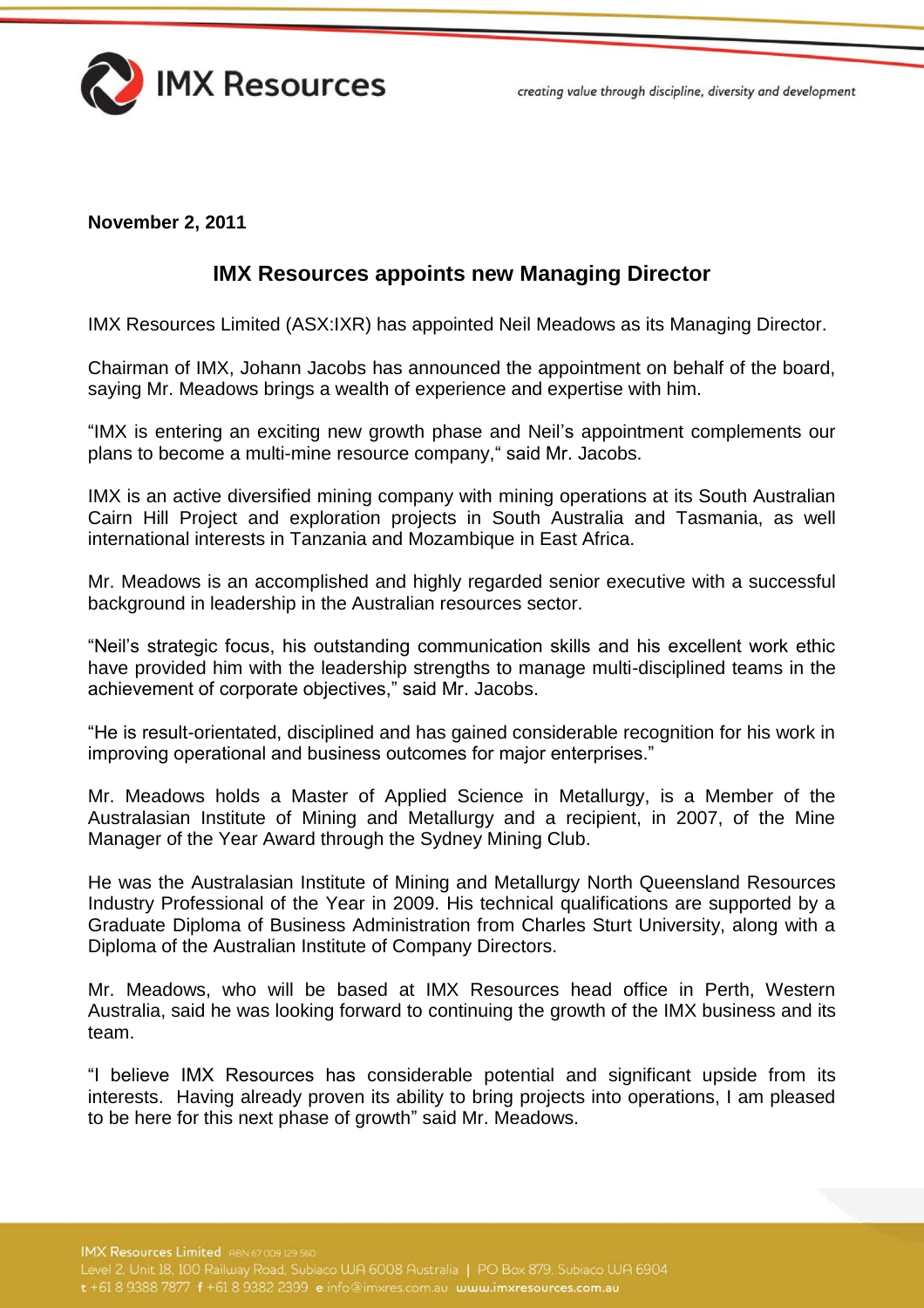Most recently Mr. Meadows has worked with the Australian Premium Iron Ore Joint Venture on mine infrastructure. Prior to that, he was the Chief Operating Officer and a Director of Queensland Nickel, subsequent to the sale of the business by BHP Billiton. He was the Managing Director of Gladstone Pacific Nickel whilst the company was listed on the London AIM and was also the General Manager of the Yabulu Refinery site for BHP Billiton.

Mr. Meadows will commence with IMX in late November.

**Johann Jacobs Chairman**

## **For further information, please contact:**

IMX Resources Chairman Johann Jacobs T: +612 9977 7101 M: +61 416 125 449 E: [jjacobs@imxres.com.au](mailto:jjacobs@imxres.com.au)

Investor Relations: Lesley Johns Precise Media Tel: +61 412 583 577 E: [lesleyjohns@optusnet.com.au](mailto:lesleyjohns@optusnet.com.au)